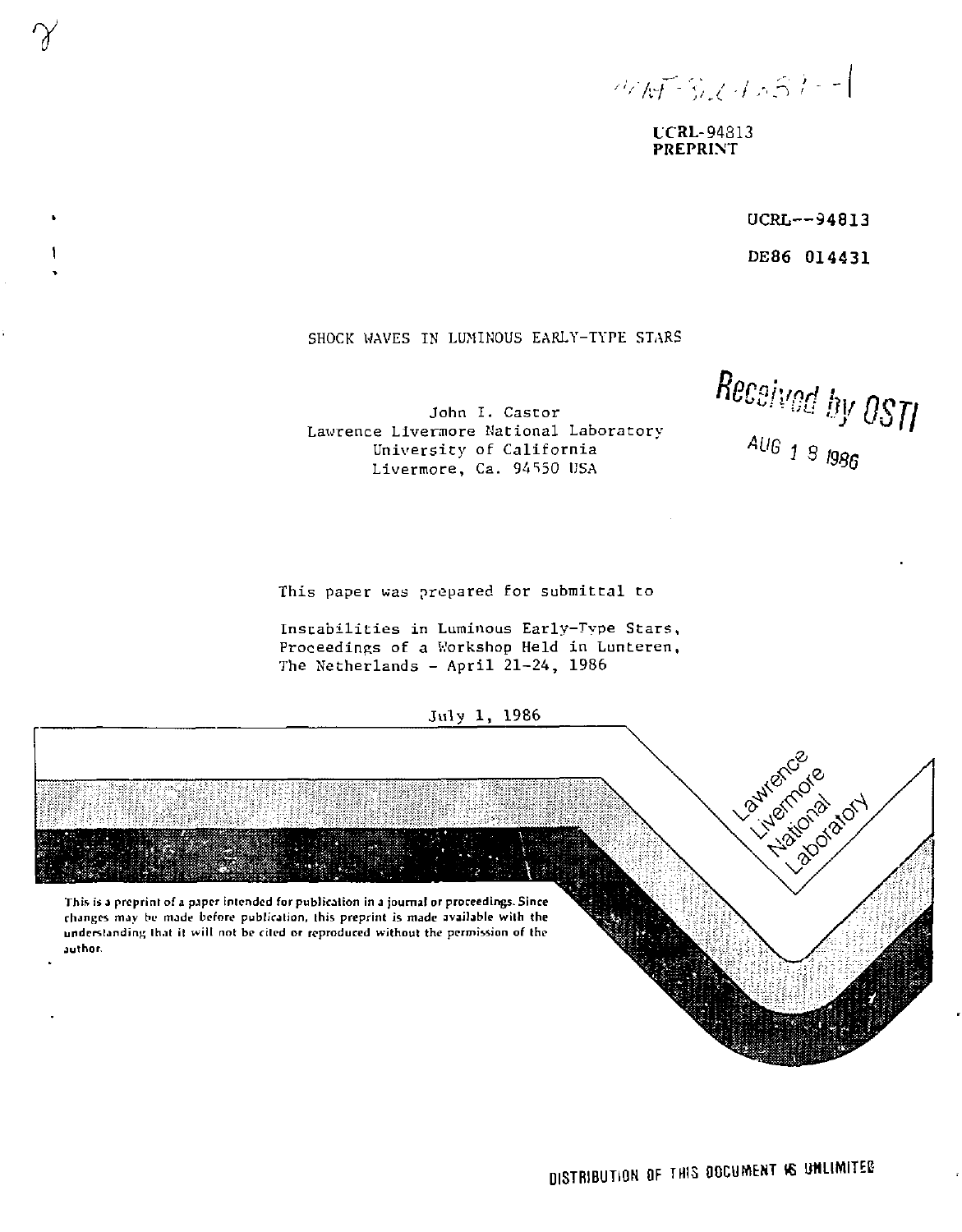#### DISCLAIMER

 $\boldsymbol{\mathsf{s}}$ 

Ţ

His document was prepared as an account of work sponsored hy an agency of the I nited States Government. Neither the United States Government nur the University nf California nor any of their employees, makes any warranty, express or implied, or assumes any feed lighility or responsibility for the accuracy, completeness, or usefulness of any information, apparatus, product, or process disclosed, or represents that its use would not infringe privately owned rights. Reference herein to any specific commercial products, process, or service by trade name, trademark, manufacturer, or atherwise, dues not necessarily constitute or imply its endorsement, recommendation, or favoring by the United States Government or the University of California. The siews and opinions of authors expressed herein do not necessarily state or reflect those of the United States Government or the University of California, and shall not he used for advertising or product endorsement purposes.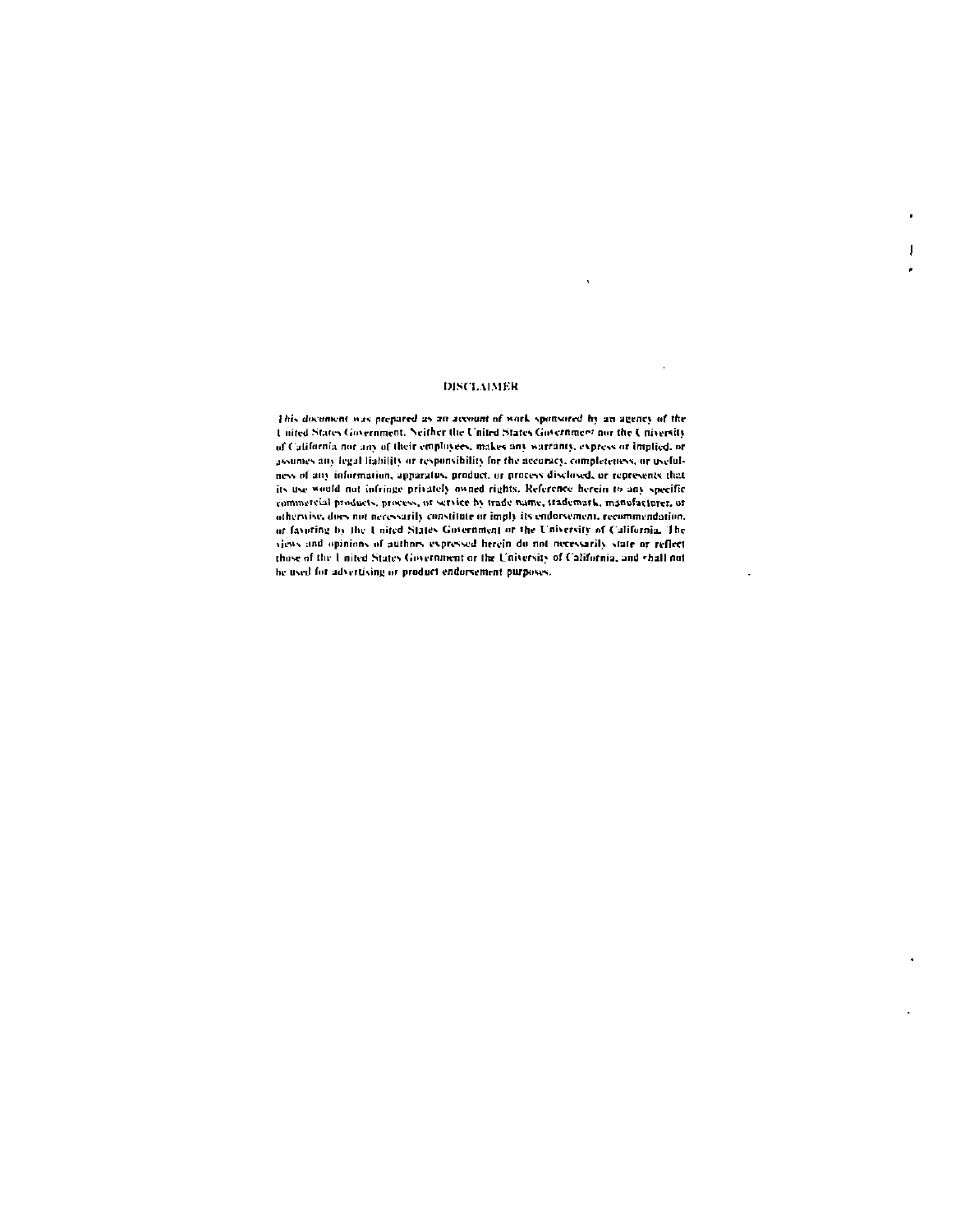

# SHOCK WAVES IN LUMINOUS EARLY-TYPE STARS\*

John I. Castor Lawrence Livermore National Laboratory University of California Livermore, CA 94550 U. S. A.

ABSTRACT. Shock waves that occur in stellar atmospheres have their origin in some hydrodynamic instability of the atmosphere itself or of the stellar interior. In luminous early-type stars these two possibilities are represented by shocks due to an unstable radiatively-accelerated wind, and to shocks generated by the non-radial pulsations known to be present in many or most OB stars. This review is concerned with the structure and development of the shocks in these two cases, and especially with the mass loss that may bs due specifically to the shocks. Pulsation-produced shocks are found to be very unfavorable for causing mass loss, owing to the great radiation efficiency that allows them to remain isothermal. The situation regarding radiatively-driven shocks remains unclear, awaiting detailed hydrodynamics calculations.

# 1. GENERAL PROPERTIES OF SHOCKS

In order to understand how shock waves behave in a stellar atmosphere, it is first necessary to recall the Rankine-Hugoniot shock jump conditions, and then consider the various relaxation processes that take place near the shock. What we call a 'shock' when we viuw it in the large is really a complex non-equilibrium flow when examined in detail. The details must be considered before choosing the correct way of embedding the shock in the larger problem.

1.1. Jump Conditions

The effects of a shock are all consequences of the jumps in density, pressure, temperature and velocity that are dictated by the laws of conservation of mass, momentum and energy. If  $\rho$ ,  $p$ ,  $T$ , and  $v$  are, respectively, the density, pressure, temperature and flow velocity relative to the shock, then the jump conditions for a strong shock are

$$
\frac{\rho_1}{\rho_0}=\frac{v_0}{v_1}=4, \quad p_1=\frac{3}{4}\rho_0 v_0^2, \quad and \quad T_1=\frac{3}{16}\frac{\mu v_0^2}{R}.
$$

**DISTRIBUTION OF THIS DOCUMENT IS UNLIMITED**  $\gamma$   $\mathbb{R}$ 

<sup>\*</sup> This work was performed under the auspices of the U. S. Department of Energy by the Lawrence Livermore National Laboratory under Contract No. W-7405-ENG-48.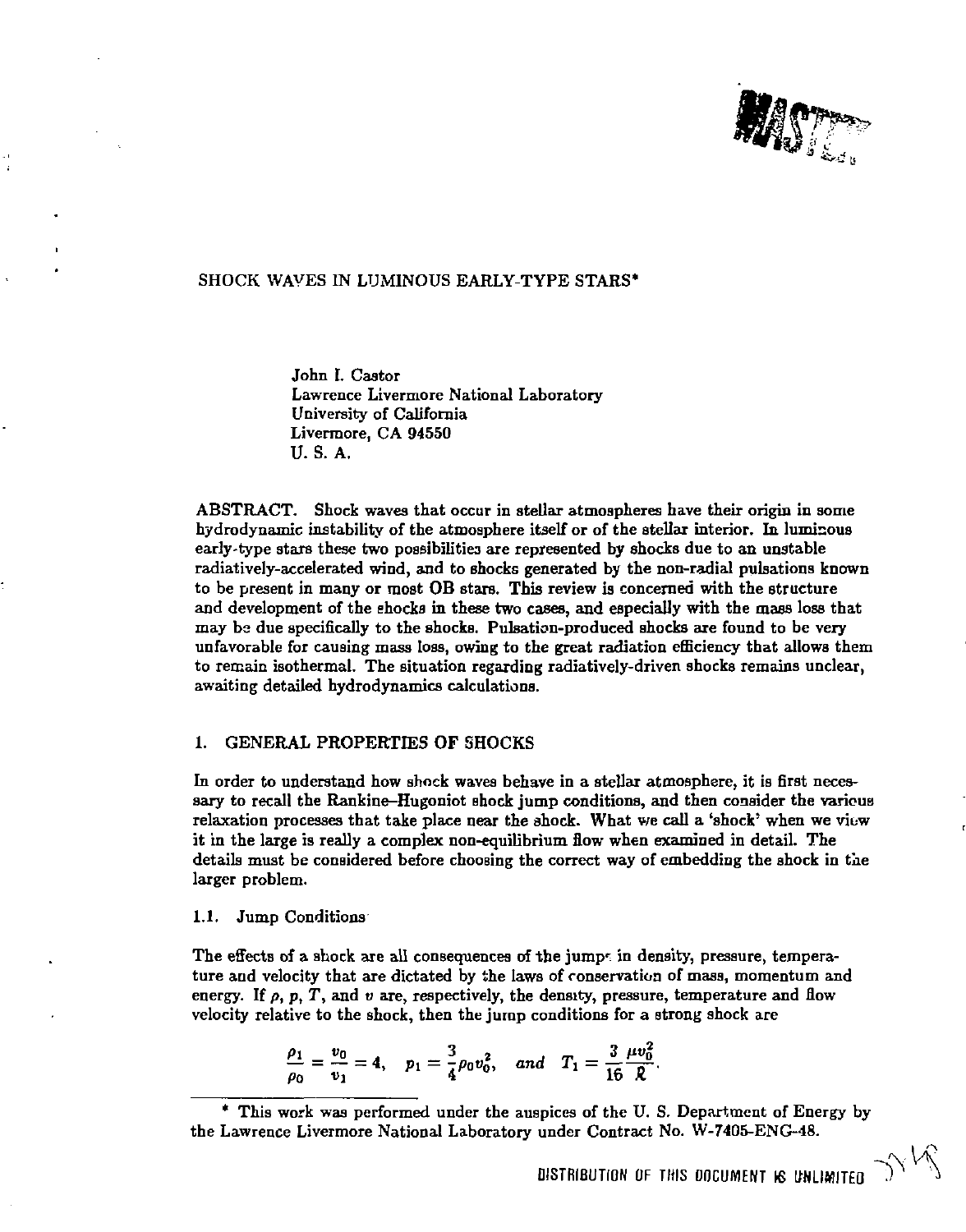$(\mu$  is the mean atomic weight,  $\mathcal{R}$  is the gas constant, and subscripts 0 and 1 refer to preand post-shock, respectively.) A shock is strong when the upstream flow velocity relative to the shock,  $v_0$ , is large compared with the upstream sound speed  $a = \sqrt{p_0/p_0}$ . Many of the interesting effects of shocks are due to the elevated temperature of the post-shock gas; the numerical value of  $T_1$  is given by

$$
T_1 = 1.51 \times 10^5 \left(\frac{v_0}{100 \text{ km s}^{-1}}\right)^2 \text{ K}.
$$

Since the speeds that have been suggested for shocks in OB stars are of order 200- $600 \text{ km s}^{-1}$ , post-shock temperatures in the range  $T_1 = 6 \times 10^5 - 5 \times 10^6 \text{ K}$  are expected.

# 1.2. Internal Structure of Shocks

The 'discontinuity' of flow variables at a shock is an idealization—the atomic nature of the gas, and the transport properties due both to atoms and radiation, smooth out the jumps and give them a finite width. Atomic transport gives shocks a width about equal to the gas-kinetic mean free path in the shocked gas (with a correction for the electron/proton mass ratio). (See Zel'dovich and Raizer (1967), § VII.2.) This thickness corresponds roughly to a particle column thickness (*i.e.*,  $N = \int n \, dx$ )  $\approx 1 \times 10^4 T_1^2 / \ln \Lambda$ , where In A is the usual Coulomb loga<sub>i</sub>;thm. For  $T \approx 10^6$  K, this thickness is  $\approx 10^{15}$  cm<sup>-2</sup>. As we will see shortly, this is quite narrow compared with the broader parts of the shock's internal structure. A very useful approximation is that there is a true discontinuity—the 'gas-dynamic' shock—embedded in a broader region of radiation transport effects and excitation and ionization relaxation.

It may be helpful to picture the whole structure of the shock as containing four regions, from upstream to downstream: (A) cold unshocked gas; (B) hot shocked gas—region of ionization run-up; (C) radiative cooling, ionization about in balance; and  $(D)$  cold dense gas. The 'gas-dynamic' shock separates regions  $(A)$  and  $(B)$ . Some of the radiation produced as the gas cools in region (C) may be absorbed in region (A), leading to a 'radiative precursor' (Zel'dovich and Raizer [1967], §§VII.14-18). The length scale of this precursor, if the gas flows into the shock too quickly for it to be able to come to thermal equilibrium with the precursor radiation, is a mean free path of the predominant radiation. This radiation is mostly in the Hell Lyman continuum, and the mean free path corresponds to a column N of  $\approx 10^{19}$  cm<sup>-2</sup>, or more if the predominant photon energy is above 100 eV. This scale is great enough that it belongs to the outer structure of the stellar atmosphere, rather than to the internal structure of the shock. That is, for our pu: pose region  $(A)$  can be considered transparent, and whatever preheating and preionization occur have taken place before the gas flows into region (A).

The Mach number  $(v/a)$  of the flow is small throughout regions  $(B)$ ,  $(C)$  and  $(D)$ , with the result that the pressure is nearly constant ( $= \rho_0 v_0^2$ ). The temperature in region (D) has cooled to the level determined by radiative energy balance with the ambient radiation field, which also determines the temperature in region (A). (Regions [A] and  $[D]$  view the same radiation unless region  $[A]$  is opaque.) Thus the jump from region  $(A)$ to region (D) can he called an 'isothermal shock'. Although there is no net temperature jump, there is a large density jump

$$
\frac{\rho(D)}{\rho_0}=\left(\frac{v_0}{a_0}\right)^2\gg 1,
$$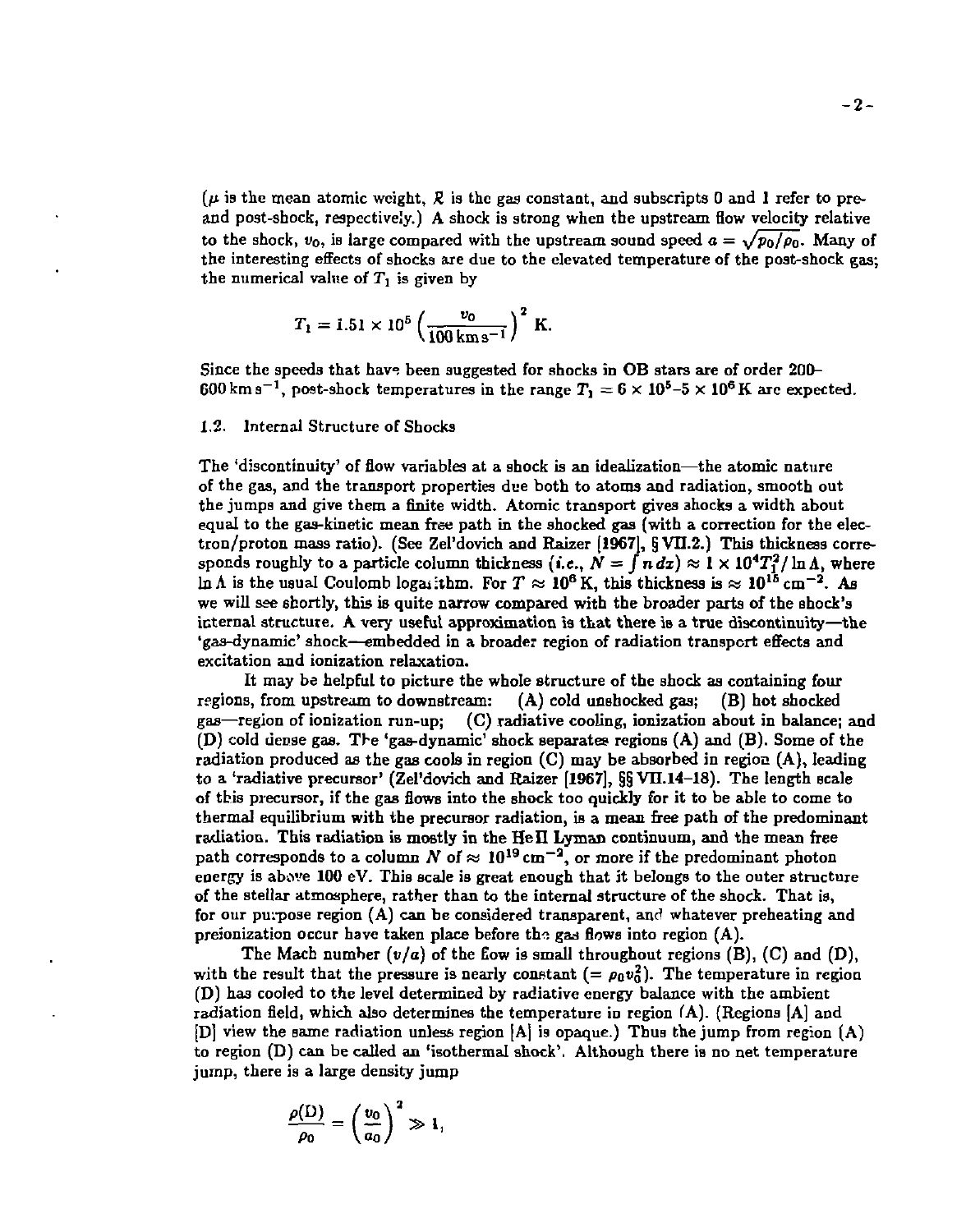an equal pressure jump, and a reciprocal velocity jump. Notice that the density jump can become arbitrarily large instead of being limited to 4, as in an adiabatic shock.

The processes that occur in regions (B) and (C) are these: The gas enters region (B) quite hot, since the pre-sbock kinetic energy has been converted to enthalpy. But the state of ionization and excitation of the material is unchanged by the shock. This situation is very much out of equilibrium, and a process of relaxation begins, in which thermal energy is used up in ionizing and exciting the atoms. As long as the degree of ionization of the atoms is low, the ionization rate is very rapid; as the ionization increases, the rate slows, and a steady state of ionization balance would be reached if time and space permitted and if radiative processes did not intervene. This is about the state of the matter as it exits region (B) for region (C). The ionization and recombination rates around the state of ionization equilibrium are comparable with the rates of emission of radiation, such as free-bound emission and collision-induced resonance line emission. These processes convert thermal and excitation energy into radiation, which leaves the region of the shock. This cooling is what occupies region (C). Since ionization rates are somewhat larger than the cooling rate, the material stays relatively near the condition of ionization equilibrium as it cools. Region (C) ends when the radiative cooling rate is balanced by the heating rate due to the ambient radiation.

There are a variety of characteristic column thicknesses *N* associated with regions (B) and (C). The thickness of the ionization layer for an ion depends on its ionization potential,  $\chi$ , with the layer being very thin if  $\chi$  is small, and thick if  $\chi$  is large:

$$
N \approx \begin{cases} 10^{14} \left(\frac{v_0}{100 \text{ km s}^{-1}}\right)^4 \text{ cm}^{-2}, & \chi \approx kT; \\ 4 \times 10^{17} \left(\frac{v_0}{100 \text{ km s}^{-1}}\right)^4 \text{ cm}^{-2}, & \chi \approx 5kT. \end{cases}
$$

The typical value of  $\chi$  when the degree of ionization is highest is about 5kT. The column thickness of the ionization region for the low ionization potential case is similar to, and perhaps smaller than, the thickness of the gas-kinetic shock. This means that low ionization potential species may be ionized within the shock. However the peak ionization is attained only at a downstream distance that is many times greater than the shock width.

The processes that contribute to cooling of the gas are many, and a proper cooling calculation must include many different ionic species with all their possible resonance excitations. One such set of calculations was made by Raymond, Cox and Smith (1976). The cooling rate per unit volume is expressed as  $n^2\Lambda$ , where n is the total number density of nuclei and A (not to be confused with the Coulomb logarithm) is a function of *T* and also weakly a function of the radiation environment and the past history of the material. (See Fig. 1 of Raymond, Cox and Smith.) A has a broad maximum near  $10^5$  K, where the cooling is dominated by collisional excitation of abundant lithium-like ions. Above about  $3 \times 10^5$  K A declines, with bumps due to other collisional excitations. This decline can very roughly be fitted to a power law:  $\Lambda \propto T^{-1/2}$ . From this formula it is easy to calculate the column thickness needed for cooling to remove all the enthalpy of the shocked gas. This result has been given by Krolik and Raymond (1985):

$$
N_{\rm cool} = \text{total column to return to ambient } T \approx 7 \times 10^{17} \left( \frac{v_0}{100 \text{ km s}^{-1}} \right)^4 \text{ cm}^{-2}.
$$

This is comparable with the thickness needed to reach peak ionization, so we conclude that the mean ionization starts downward, as the temperature declines, just as the ionization and recombination rates are coming into balance. We can regard  $N_{\text{cool}}$  as the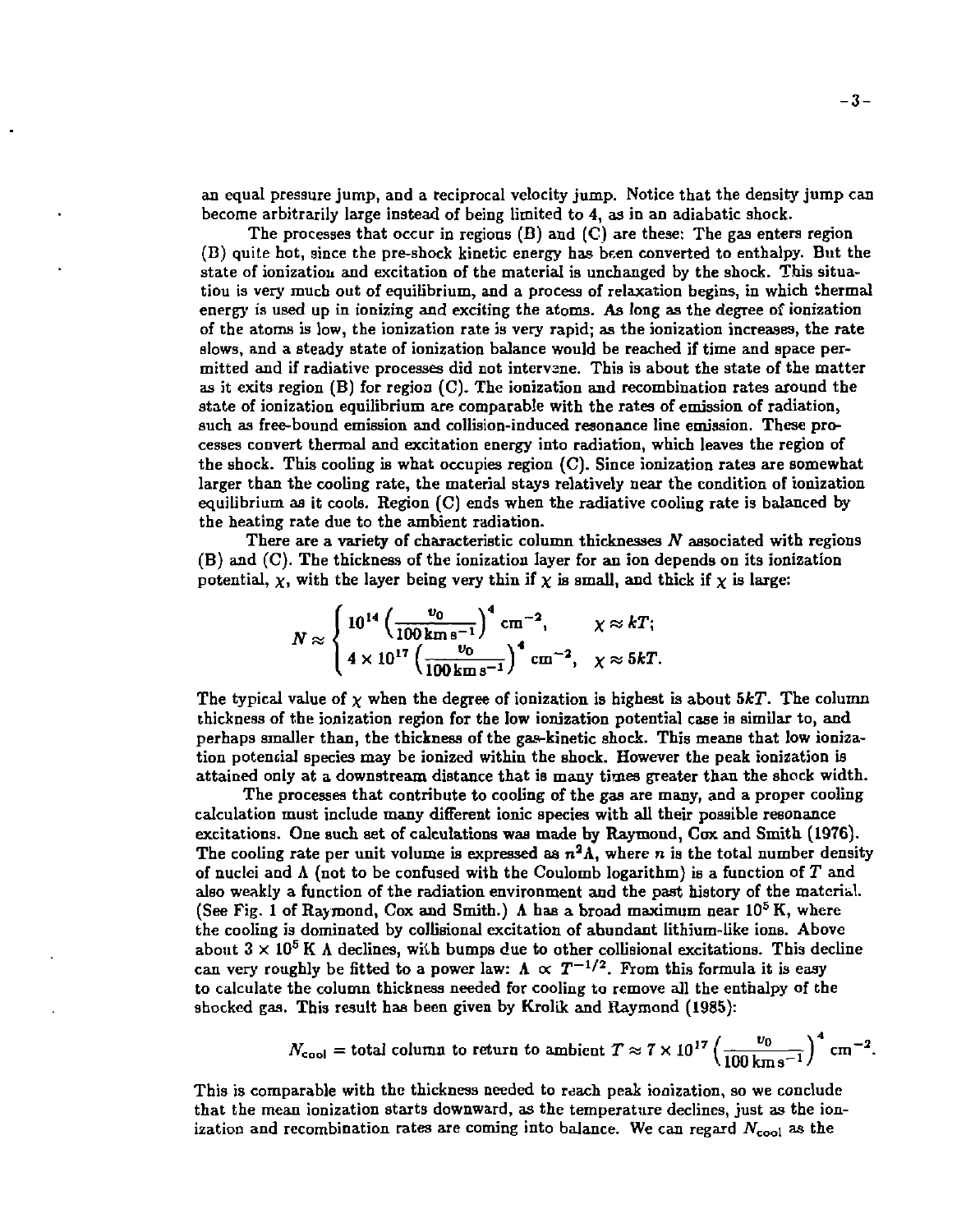thickness of region (C), and, to a fair approximation, of the entire internal structure of the shock.

The bulk of the emission from the shock is produced in region (C). The net flux emitted is, in total, about equal to the kinetic energy flux into the shock,  $\frac{1}{6}\rho_0v_0^2$ . How this flux is distributed in the spectrum depends on the actual temperature structure in the shock, which in turn is primarily sensitive to *VQ.* AS the observations of x-rays from OB stars with the *Einstein Observatory* have shown (Cassiaelli and Swank [1983]), the source of the x-rays must be material with a temperature of order  $3 \times 10^6$  K, which requires  $v_0 \approx 450 \,\mathrm{km \,s}^{-1}$ . The corresponding  $N_{cool}$  is of order  $10^{20}\,\mathrm{cm}^{-2}$ , which exceeds the radiation mean free path estimate given earlier; however, the typical photon energy is about 300eV at this temperature, which increases the Hell Lyman continuum mean free path to the equivalent of  $N \approx 7 \times 10^{21}$  cm<sup>-2</sup>.

## 2. SHOCKS FROM PERIODIC PULSATION

The first mechanism for shock production that I want to consider is the one in which the root instability originates in the stellar interior, so that the whole star is pulsationally unstable and can be supposed to pulsate in some normal mode with a well-defined period, *P.* From the atmosphere's point of view, it is being driven by an oscillating piston characterized by *P* and the velocity amplitude, *U.* If *P* is comparable with the period of the radial fundamental mode, about 4 hours for main-sequence OB stars, then the atmosphere is being driven at a period below its acoustic cut-off frequency (see Lamb [1945], §309). Thr • *the* motion of the atmosphere tends to be a standing wave, and lacks the running-wave character that most easily leads to shock formation. If the piston velocity is moderate, however, non-linear effects still produce a shock at a certain height above the piston that increases with *P* and decreases with *U.* 

Once a shock forms, its strength, measured by the jump in velocity across it, increases as the shock runs upward through material of lower and lower density. When the shock is sufficiently strong, the density and velocity of the material into which the shock runs will be affected considerably by the *previous* similar shock that passed through that material. The passage of each shock delivers an upward impulse to the material, and the effect is a 'shock levitation' of the atmosphere, partially offsetting gravity. As a result, the scale height of the atmosphere is expanded, which also diminishes the tendency of the snock strength to increase with height. In this way, the shock strength finds a stable limiting value, which is a definite function of height.

The picture just described is possible only so long as the shock is effectively isothermal—the shocked gre can cool within a time shorter than, or at most comparable with, the period. The cooling time behind the shock increases as the pre- (and post-) shock density declines, so the isothermal condition inevitably fails above some height in the atmosphere. Above this point the temperature remains near the post-shock temperature,  $T_1$ , and the shocks, now weak, provide the energy deposition that maintains the temperature. This temperature is comparable with the 'escape temperature' at which the sound speed equals half the escape velocity, thus a stellar wind of the kind described by Parker (1958) results.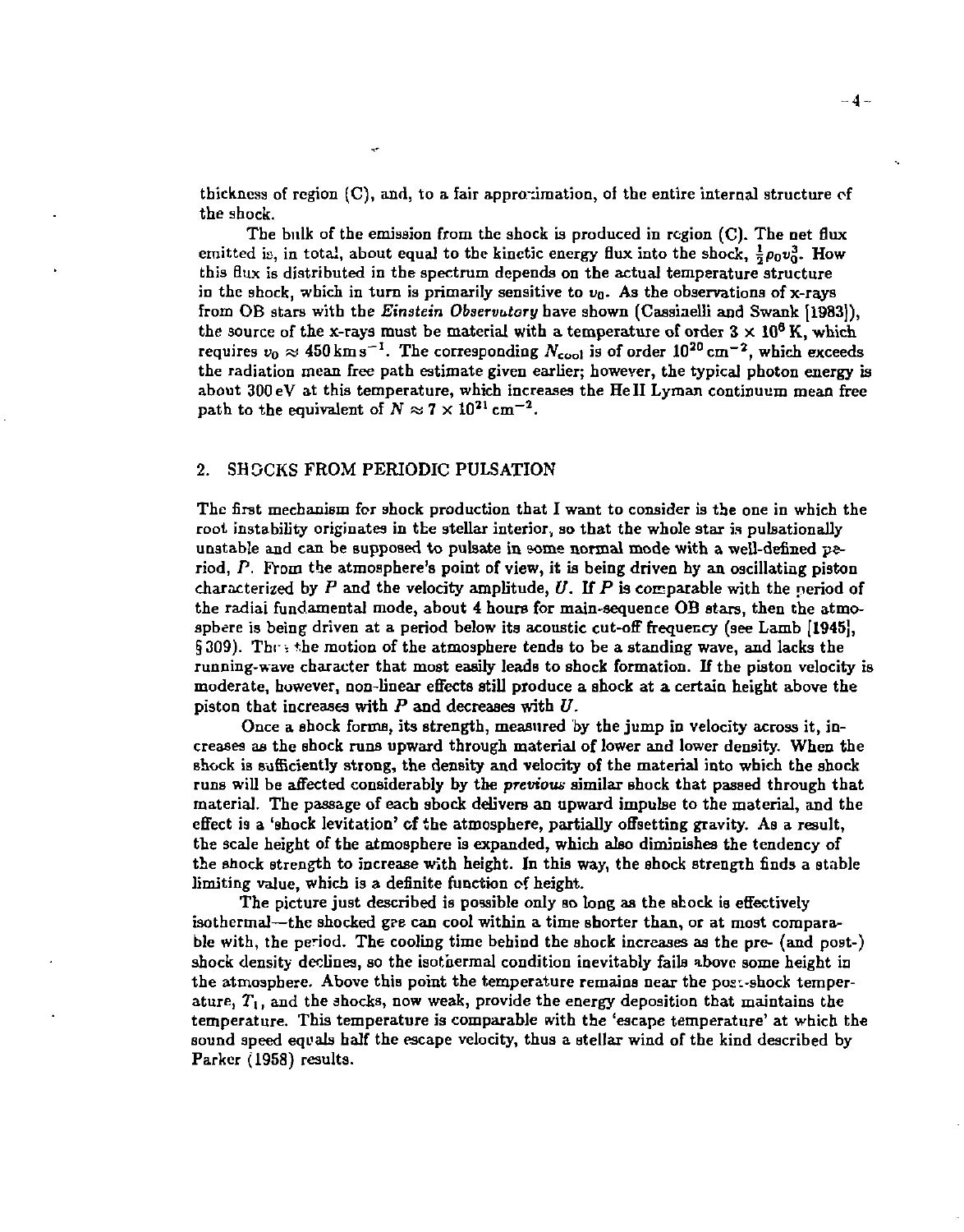## 2.1. The Height of Shock Formation

An accurate calculation of the height at which a shock is formed when an atmosphere is driven by a periodically oscillating piston can only be done numerically. A simple estimate of the scaling of this height can, however, be made by the following argument. Assuming for the moment, as will be verified shortly, that the sound-travel time up to the height of shock formation is a small fraction of the period, then the shock should form relatively soon after the beginning of the outward-acceleration phase of the piston motion. One possible idealization, therefore, is to consider a piston moving into an atmosphere at rest with a position  $R(t)$  that is constant for  $t \leq 0$  and has a constant positive acceleration for  $t > 0$ . This has the objection that the atmosphere will respond to the piston acceleration (the standing-wave effect) so that the matter has just the sane acceleration as the piston, and no shock is produced. That is, the shock creation is tied to the *change*  in piston acceleration. This leads to a model like the previous one, but with a constant positive  $d^3R/dt^3$  for  $t > 0$ .

Let  $a$  be the isothermal speed of sound. Then at each instant  $t_0$  a sound wave of speed a leaves the piston at  $R(t_0)$ . These sound waves cover the region above the piston, and, since the later-departing waves have a larger absolute velocity, they in fact cross each other. Thus the wave trajectories form an *envelope* in the *r-t* diagram, with a cusp where the shock forms. (See §49 of Courant and Friedrichs [1348].) The cusp forms in this simple model at the height

$$
h\approx\frac{1}{3}\sqrt{\frac{a^3}{d^3R/dt^3}}.
$$

If now *d3R/dt<sup>3</sup>* is related to *U* using the assumption of sinusoidal oscillation, and taking *H* to be the static scale height of the atmosphere,  $a^2/a$ , the height expressed in scale heights is

$$
\frac{h}{H} \approx \frac{1}{6\pi} \frac{Pg}{\sqrt{aU}}.
$$

The velocity amplitude is thought to he comparable to *a,* and in this case *h/H* ranges from a few to 15 for a plausible range of *F.* (The sound-travel time is then about 1/3 radian of pulsation phase, justifying the earlier assumption.)

## 2.2. The Growth of Shock Strength with Height

For cases of interest, the shock first forms in a layer dense enough that the shock is quite isothermal, *i.e.*, the picture advanced in  $\S 1.2$  is applicable. In general, the evolution of the shock as it moves upward is governed by the pre-shock density and velocity, and all the conditions in the post-shock region. If the Mach number is large, however, the dependence on post-shock conditions becomes weak, and an approximation due to Whitham (1958) can be used. The pre-shock conditions are taken as input, and the jump conditions are solved for the post-shock flow variables with the Mach number as a parameter. These relations are substituted into the differential equation ^hat is valid along an outward-running characteristic (sound wave), *neglecting the difference between ths path of the outward characteristic and the shock.* The result is a differential equation for the Mach number:

$$
\left(1+\frac{1}{M}\right)^2\frac{dM}{dr}=-\frac{d\ln\rho_0}{dr}-\frac{g}{a\left(v_0+\left(M-\frac{1}{M}+1\right)a\right)}
$$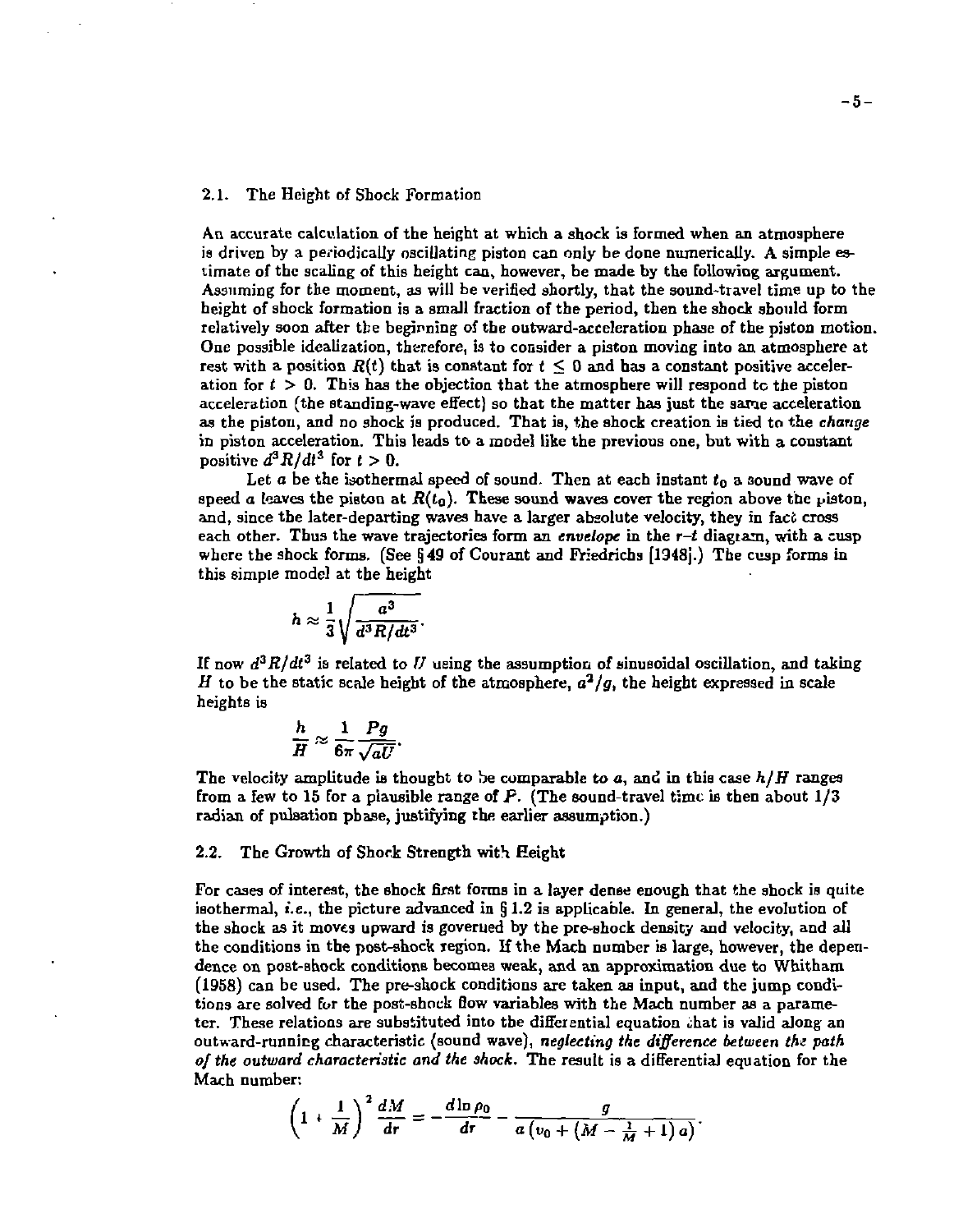

Figure 1. Space-time diagram showing the periodic shock trajectory and the path of a pavcel of material. The shading indicates the high-pressure post-shock region.

 $1/$  the density distribution is close to hydrostatic, then the first term on the right side is  $\approx 1/H$  and is much larger than the second term, provided  $M \gg 1$ . This simple relation results:

#### $M \approx$  constant  $-$  ln  $\rho_0$ .

The interpretation of this relation is that it gives the Mach number of the shock as it moves upward in terms of the current density just in front of the shock. This relation breaks down when the density gradient starts to differ substantially from the hydrostatic one, which happens when the 'shock levitation' becomes significant. The dynamics then passes to the other limit, in which the Mach. number no longer varies rapidly with height, and the two terms on the right of the equation above balance each other. In this case the density scale height has been extended by just a factor *M.* 

If the shock were to become adiabatic before the levitation offect reduced the density gradient, then the development of the Mach number with height would be quite different. For an exponential distribution of density, the variation of Mach number is given by Zel'dovich and Raizer (1967,  $\S$ XII.25):

$$
M \propto \rho_0^{-1/\alpha},
$$

where  $\alpha = 4.90$  for  $\gamma = 5/3$ . The growth of Mach number in the adiabatic case is much stronger than in the isothermal case, once the Mach number is large. The two cases are illustrated by Castor (1970, Fig. 8).

### 2.3. The Limiting Strength for Periodic Shocks

The shock growth decribed in the previous section can be thought of as a transient effect before the shock attains the strength that gives full levitation of the atmospheric material. 'Full levitation' means that all the outward force on a parcel of material is exerted either in one shock jump each period, or in a relatively thin high-pressure zone behind the shock, and that for the rest of the period ;he parcel is essentially in free fall. (See Fig. 1.) This simple situation is amenable to both numerical and analytic treatment, and has been studied by Hill (1972), Hill and Willson (1979), Willson and HiU (1979), Willson and Bowen (1985), and Bertschinger and Chevalier (1985).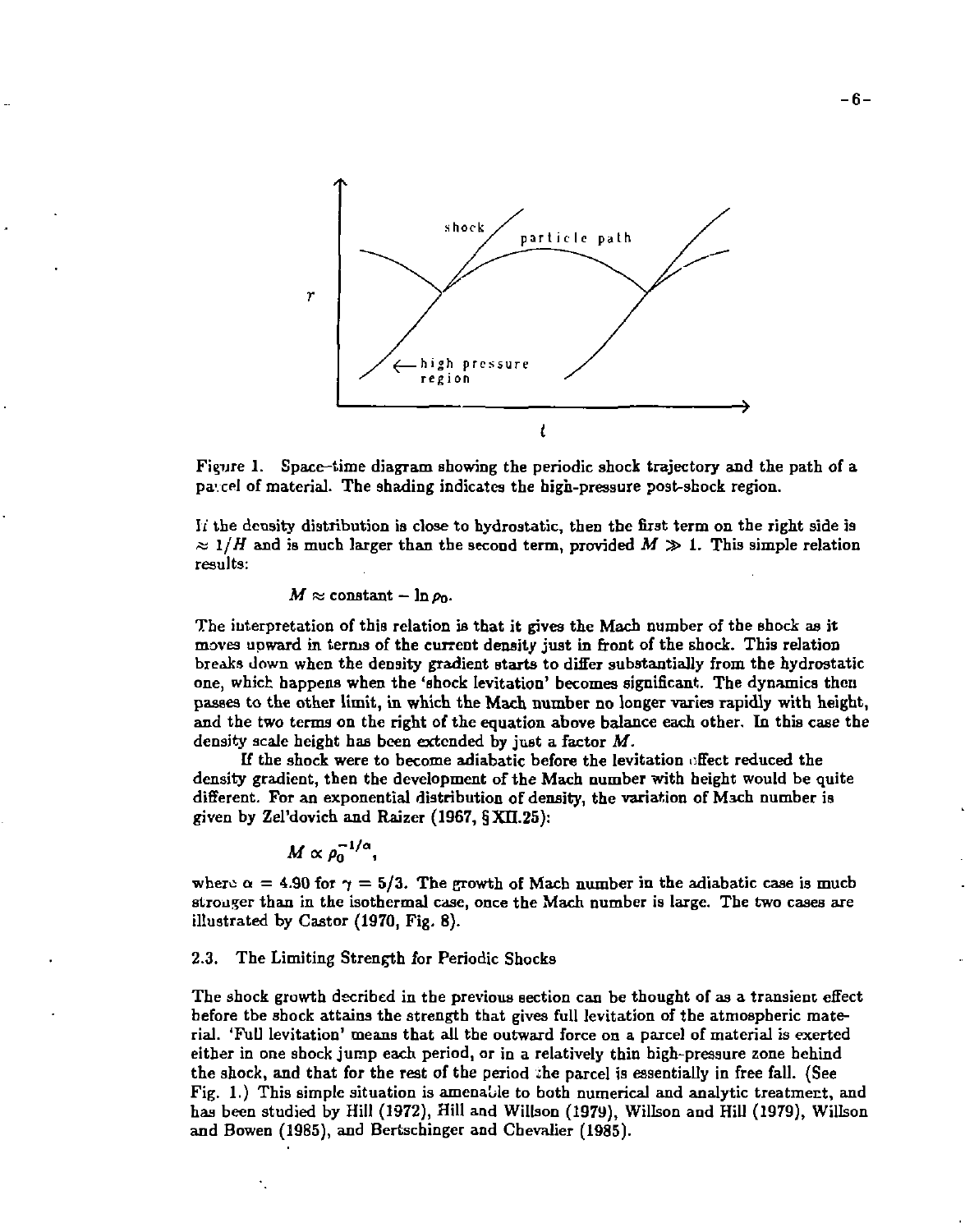High Mach number allows the pressure-gradient force to be neglected altogether (apart from the shock jump), which leads to even greater simplification, the ballistic limit. This is justified when  $Pq \gg a$ , since the flow velocity scales as  $Pa$ . Values of  $Pa/a$ range from 40 to 150 for the non-radial pulsations observed in OB stars (from the periods quoted by Smith [1986]), so the approximation should be excellent.

In the ballistic model, the parcel of material is exactly in free fall between shock passages. Periodicity dictates that the pre-shock and post-shock velocities of the parcel be numerically equal  $(u_0 = -u_1)$  and the large Mach number also implies that the shock velocity u, be  $\approx u_1$ . In order that the period be compatible with these initial and final velocities, the following condition must apply:

$$
\frac{PV_{\text{esc}}(r)}{2r} \equiv 3\epsilon.3Q\left(\frac{R_{\star}}{r}\right)^{\frac{3}{2}} = \frac{\beta}{1-\beta^2} + \frac{\sin^{-1}\beta}{(1-\beta^2)^{\frac{3}{2}}},
$$

where  $V_{\text{esc}}(\tau)$  is the local escape velocity, *Q* is the pulsation constant in days, *R*<sub>*a*</sub> is the stellar radius, and  $\beta$  stands for  $u_s(r)/V_{\text{esc}}(r)$ . This equation provides  $u_s$ , and indirectly all the other shock properties, as a function of r.

From the point of shock formation, the shock strength increases as it moves upward, according to the relations in §2.2, until it reaches the limiting value just determined, whereafter the strength slowly decreases with r, following the formula above. Of course, periodic motion as described here precludes the possibility of any mass loss, and, indeed, that is the result of numerical calculations {e.g., those of Hill [1972)), so long as isothermal conditions obtain.

# 3. MASS LOSS DUE TO PULSATION SHOCKS

As I just noted, shock-induced mass loss is tied to the breakdown of the isothermal shock approximation. Specifically, if the cooling time of the post-shock gas is longer than the pulsation period, then a parcel of material steadily gains heat as it is successively shocked, so that periodicity is impossible. This extra heat is used to do work lifting the parcel upward, producing a net outward flow or mass loss. (See Wood [1979].) The key question is the height at which the isothermal approximation breaks down; the next question is how the transition to a wind then occurs.

### 3.1. The Post-shock Cooling Time and the Transition to a Wind

The same fit to A *V3. T* quoted earlier from Krolik and Raymond (1985) can be used to find the flow time through region (C),

$$
t_{\rm cool} \approx 2 \times 10^{-14} \frac{(v_0/100 \text{ km s}^{-1})^3}{\rho_0}
$$
 s for  $100 \le v_0 \le 1000 \text{ km s}^{-1}$ .

The dynamic range of the density is much greater than that of the shock speed,  $v_0$ , so the critical condition  $t_{\text{cool}} = P$  essentially fixes  $\rho_0$ . With *P* in the range 10<sup>4</sup>-10<sup>5</sup> s and  $v_0$  in the range  $100-300 \text{ km s}^{-1}$ ,  $\rho_0$  lies between  $10^{-19}$  and  $10^{-17}$  g cm<sup>-3</sup>. This is quite a low density, due to the fact that the radiating efficiency of a moderately hot, ionized plasma is excellent.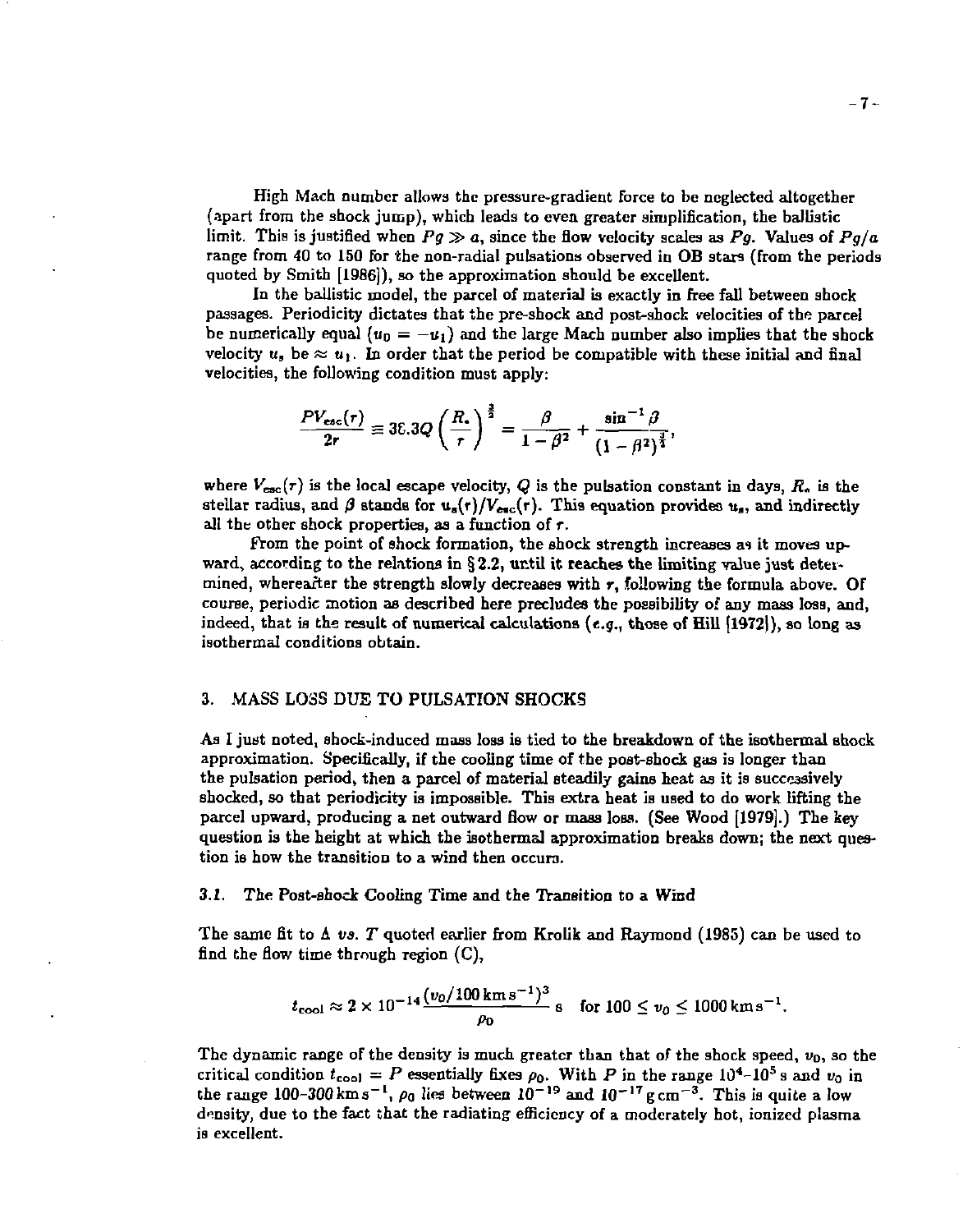We may define  $r_{ad}$ , the adiabatic radius, as the place where  $t_{cool} = P$ . Above the adiabatic radius the shock may be treated as adiabatic. Since the pre-yhock temperature is now high, the shock is no longer strong, (*i.e.*,  $M \approx 1$ ). The nature of the transition to a wind depends on the value of  $\beta$  at  $r_{\rm ad}$ . If  $\beta \approx 1$ , then the temperature at  $r_{\rm ad}$  is already comparable to the Parker temperature and the sonic point of a Parker wind will be at or near  $r_{\rm ad}$ . If  $\beta \ll 1$ , however, the temperature at  $r_{\rm ad}$  is less than the Parker temperature by about a factor  $\beta^2$ . In the latter case the sonic point lies a modest distance outside  $r_{ad}$ , and the intervening region is approximately hydrostatic with a temperature that increases outward determined by a balance between shock heating and adiabatic expansion. Simple estimates of the mass loss rates that result in these two cases give

$$
\dot{\mathcal{M}} \approx \begin{cases} 4\pi r_{\rm ad}^2 \rho_0(r_{\rm ad})u_{\rm a}(r_{\rm ad}), & \beta \approx 1; \\ 4\pi r_{\rm ad}^2 \rho_0(r_{\rm ad})\frac{(u_{\rm a}(r_{\rm ad}))^2}{V_{\rm esc}(r_{\rm ad})}, & \beta \ll 1. \end{cases}
$$

It should be noted that the mass loss rates scale directly with the density at the adiabatic radius, and thus inversely with the cooling efficiency,  $\Lambda$ .

As an example, consider a non-radially pulsating B star with the properties

 $M = 15 M_{\odot}$ ,  $R_* = 6.4 R_{\odot}$ ,  $V_{\text{enc}} = 944 \text{ km s}^{-1}$ ,

and with a pulsation period equal either to 3 hours (in an  $l = 8$  mode, say, with  $Q =$ 0.03d) or to 12 hours  $(l = 2, Q = 0.12d)$ . The results of applying the ballistic theory are that  $\beta = 0.43$  and 0.75, and  $u_s = 400$  and  $700 \text{ km s}^{-1}$ , for  $P = 3$  hours and 12 hours, respectively, assuming  $r = R<sub>s</sub>$ . However, it can be seen that the limiting amplitude is never attained while the shock is isothermal. If it is assumed that the density at the photosphere (the 'piston' location) is  $10^{-9}$  g cm<sup>-3</sup> and that  $U = a \approx 14 \text{ km s}^{-1}$ , then the densities at the height of shock formation in the two cases are  $\rho \approx 2 \times 10^{-11}$  and  $5 \times 10^{-17}$  g cm<sup>-3</sup>. (The low value of  $\rho$  for  $P = 12$  hours is due to the difficulty of forming a shock from a low-frequency wave.) If these densities *sue* used in the shock-growth relation between density and Mach number, it is found that the velocities 400 and 700 km s<sup>-1</sup> are attained only when  $\rho_0$  is less than the critical value at  $r_{\rm sd}$ ; the shocks become adiabatic in the growth region. A simultaneous solution of the shock growth relation and the adiabatic radius condition leads to these data at  $r_{\rm ad}$ :

$$
\rho = 1 \times 10^{-17} \text{ g cm}^{-3} \quad u_{\text{s}} = 190 \text{ km s}^{-1} \quad \text{for } P = 3 \text{ h},
$$
  

$$
\rho = 2 \times 10^{-19} \text{ g cm}^{-3} \quad u_{\text{s}} = 80 \text{ km s}^{-1} \quad \text{for } P = 12 \text{ h}.
$$

The estimates for the mass loss rate turn out to be  $\dot{M} \approx 2 \times 10^{-12} M_{\odot} y^{-1}$  for  $P = 3$ hours, and  $\dot{M} \approx 1 \times 10^{-14}$   $M_{\odot}$  y<sup>-1</sup> for  $P = 12$  hours.

These rates of mass loss are considerably less than the smallest rates that might be observed in OB stars, and therefore this mass loss mechanism, for these stars, docs not appear to be significant. Two factors are responsible for this: One is the high cooling efficiency, which forces the density to be very low before adiabatic shocks are possible. The second factor, which is important for  $P = 12$  hours, is that the long period means that the density is already quite low where the shock forms. These factors are much more severe for OB stars than for red giant variables, such as those studied by Willson and Wood, for which shock-driven mass loss appears to be quite important.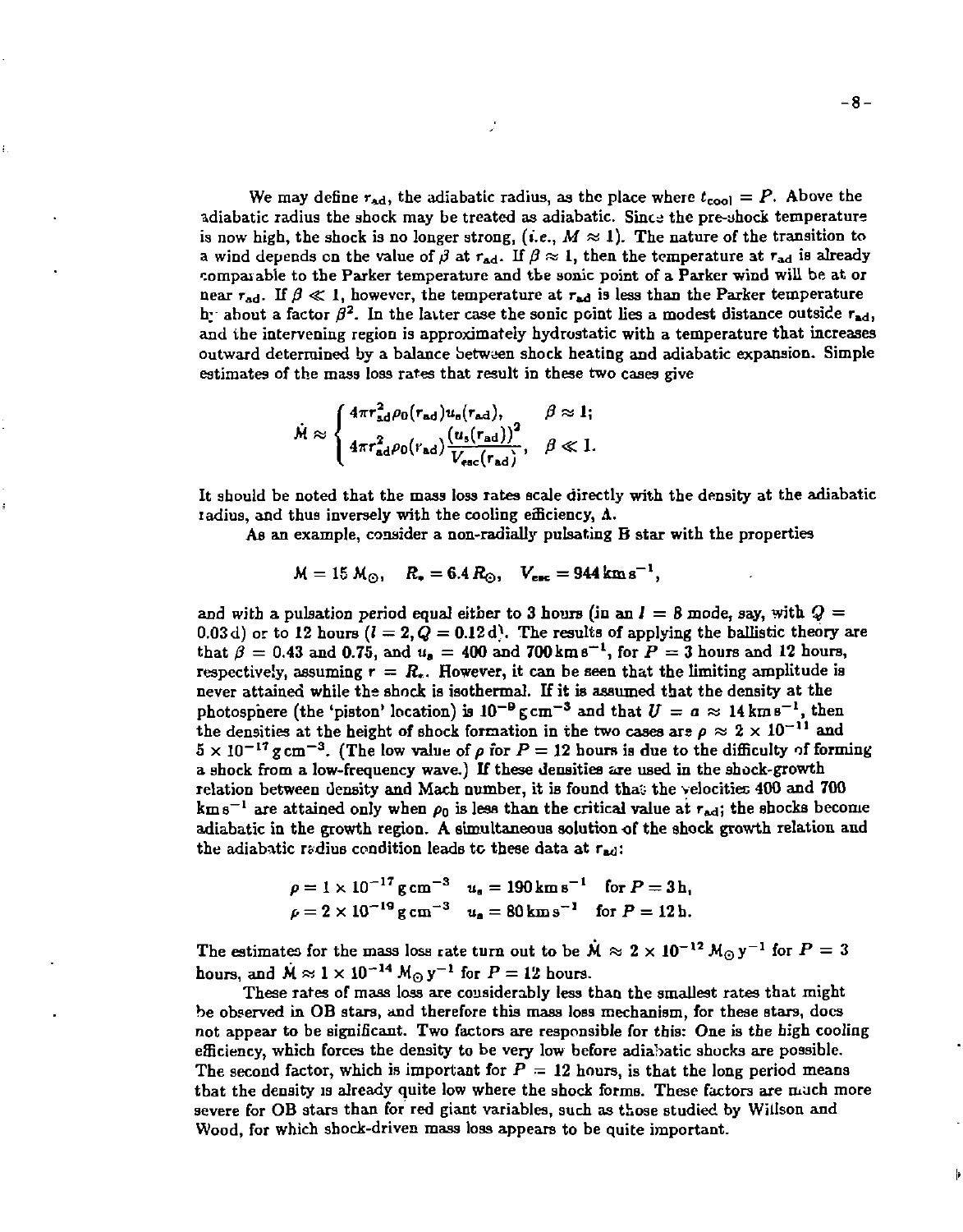## 4. RADIATION-DRIVEN SHOCKS

The luminous early-type stars all have winds that are thought to be driven by the force due to resonance-line scattering (Lucy and Solomon [1970], Castor, Abbott and Klein [1975]). That these winds are unstable was suggested by Lucy and Solomon (1970); the later work on the radiatively-driven instability is reviewed by Rybicki elsewhere in these proceedings.

There is also an abundance of observational indicators of instability:  $x$ -ray emission seen with the *Einstein Observatory,* strong UV absorption by \*superionized' species like O VI and NV; non-thermal radio emission (Abbott, Bieging and Churchwell [1984]); and variable features in the UV absorption lines (Henrichs 1986). These may very well all be a result of shock waves passing through the stellar wind, and the shock waves may very well be due to the instability of the radiative driving. In this section I will discuss two such models that have been, proposed,

#### 4.1. Lucy's Periodic Shock Model

Lucy (1982) proposed a model involving a train of shock waves moving outward, spaced in time by an amount *r* which tvrns out to be a few tens of seconds. This imparts a 'sawtooth' structure to the flow velocity (Fig. 2). On the assumption that the cooling length is negligible compared with the shock separation  $l = Vr$ , isothermal hydrodynamics is used. The shock velocity *V* and the shock jump *U* are supposed to be slow functions of *r.* The flow velocity in the shock frame, w, is supposed to be a strong function of the distance behind the shock front, but a slow function of  $r$ . The result is that in the accelerating frame of the shock there is a nearly-steady inward flow, with density obeying the continuit, equation  $\rho w \approx$  constant, and with w obeying a momentum equation that includes the outward radiation force and the inward forces of gra\ ity and the reaction to the shock acceleration, in addition to the pressure-gradient force.

Since *w* must be subsonic just behind the shock, ami is definitely supersonic in front of the next shock, the flow in the shock's frame must pass through a sonic point. This is possible only if the radiation force decreases inward, so that the net force is outward on the outer side of the sonic point  $(i.e.,$  just behind the shock), and inward on the inner side of the eonic point. This modulation of the radiation force can come only from the 'velocity shadowing' effect of  $\Delta$  if shock(s) at smaller r. In particular, the radiation force can change substantially near the sonic point  $w = a$  only if the drop in V to the previous shock,  $w_t$ , is also comparable with a. Lucy argued that stabilizing effects exist to ensure that this will be the case: A shock will 'clone sisters' if the gap to the next shock is too great, since in that case it will act like an isolated shock, which is known to be unstable. A shock will 'eat its sisters' if they get too close, since all the intervening matter will fall into the 'veu-city shadow' and the outer shock will be unable to stay ahead of the inner one.

The details of the model are fairly easily worked out. The actual value of  $w<sub>1</sub>$  is a parameter, which must be comparable with o. The value of the shock time interval is then determined,  $r = w_t/(V dV/dr)$ . This takes values in the range 10-100s. The shock strength and temperature are then given by

$$
U \approx 300 \sqrt{\frac{w_1}{20}} \frac{V}{2000} \text{ km s}^{-1}
$$
, and  $T_1 \approx 116 \frac{w_1}{20} \frac{V}{2000} \text{ eV}$ .

The shock velocity  $V$  and the mean density obey the equations of steady flow, as if there were no shocks and V were the flow velocity,  $\omega$  cept that the radiation force becomes a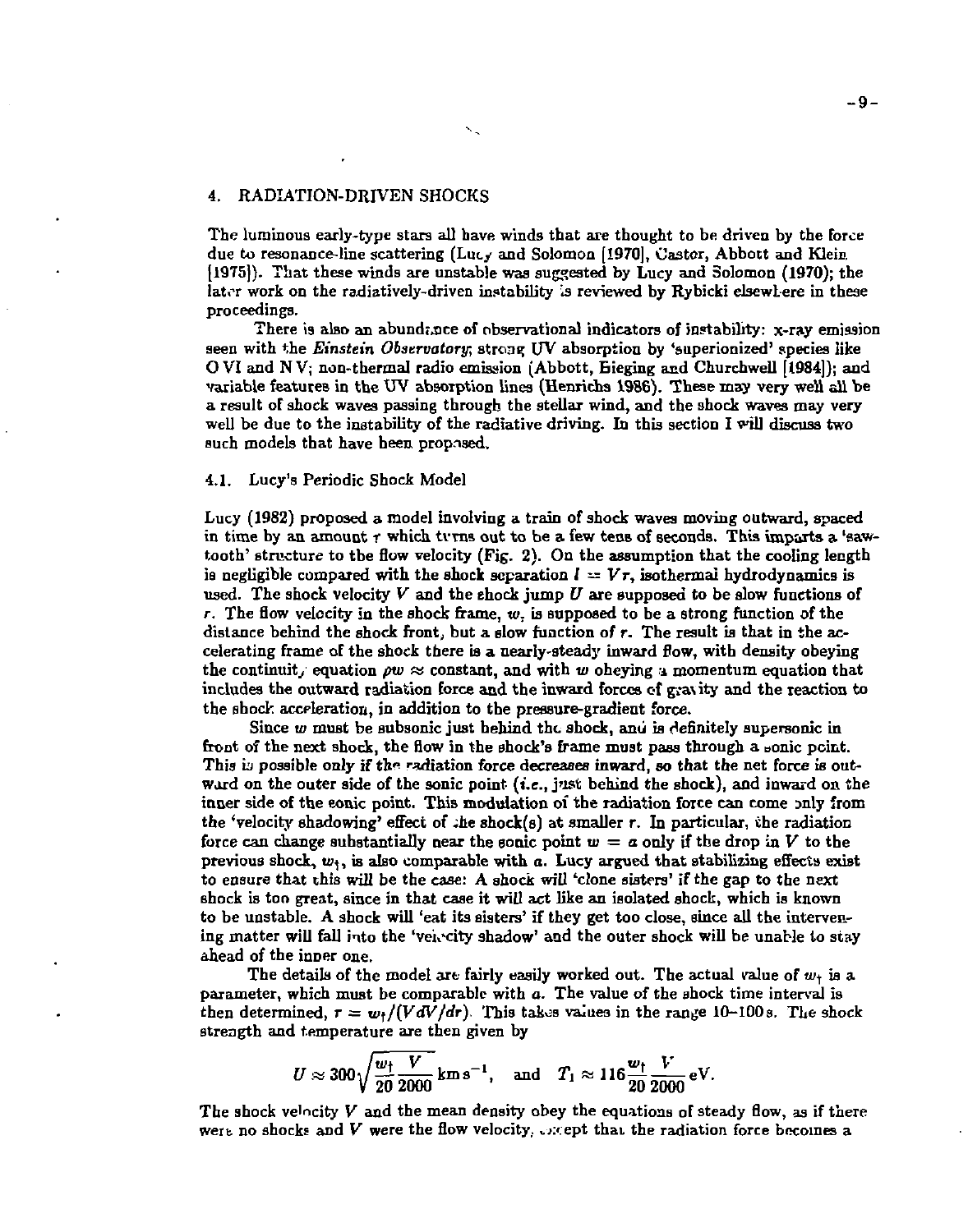

Figure 2. A <sub>c</sub> mall section of the velocity distribution  $u$  vs. r.  $V(r)$  is the sLcck velocity;  $U(r)$  is the velocity jump at the shock;  $w = V - u$  is the irward flow velocity in the shock frame;  $w_{\uparrow}$  is the step in V between successive shocks. The point marked 'S' is the sonic point of the flow in the sL. k's frame.

suitable average over the inter-shock region. Lucy argued that the radiation force may also be about the same as it would be without shocks, so that the mean flow is ir fac'' identical to that calculated by Castor, Abbott and Klein (1075).

In order for *the* x-ray output of the shocks to agree with the *Einstein* observations,  $T_1$  should be about 300 eV, which requires  $w_t$  to be 60 km s<sup>-1</sup>, 3-4 times larger than the sound speed. It is difficult to understand why this should be the stable value of  $w_i$ . Other possibilities were discussed by Cassinelli and Swank (1983). The shock period  $\tau$  is *q}itce* short—shorter than any natural time scales of the stellar photosphere or interior and therefore if the shocks originate from some noise source in those regions there mast be considerable 'cloning\* to reduce the period to the required value. And, of course, the periodic structure cannot exist if the mechanisms that stabilize  $w_t$  do not work.

The column density between shocks in Lucy's model is

$$
N_1 \approx 5 \times 10^{20} \left(\frac{\dot{\cal M}}{10^{-6}}\right) \left(\frac{w_{\uparrow}}{20}\right) \left(\frac{2000}{V_{\infty}}\right)^2 \left(\frac{R_{\bullet}}{10^{12}}\right) \, \text{cm}^{-2}.
$$

Equating this to  $N_{\text{cool}}$  for a shock speed equal to  $U$  gives

$$
\dot{\mathcal{M}}=\dot{\mathcal{M}}_{\rm min}\approx 1\times 10^{-8}\left(\frac{V_\infty}{2000}\right)\left(\frac{w_\dagger}{20}\right)\left(\frac{R_\star}{10^{12}}\right)\,\mathcal{M}_\odot\,y^{-1}.
$$

If  $\dot{M}$  is below  $\dot{M}_{\text{min}}$  the shocked gas in Lucy's model never cools between shocks. Such a hot wind  $(T \approx 10^6 \text{ K})$  is po. sihle, and it can still be driven by radiation, but the force is reduced by the high temperature—the driving ions are largely stripped—so jess mass loss is produced for a given star than if the wind were cool.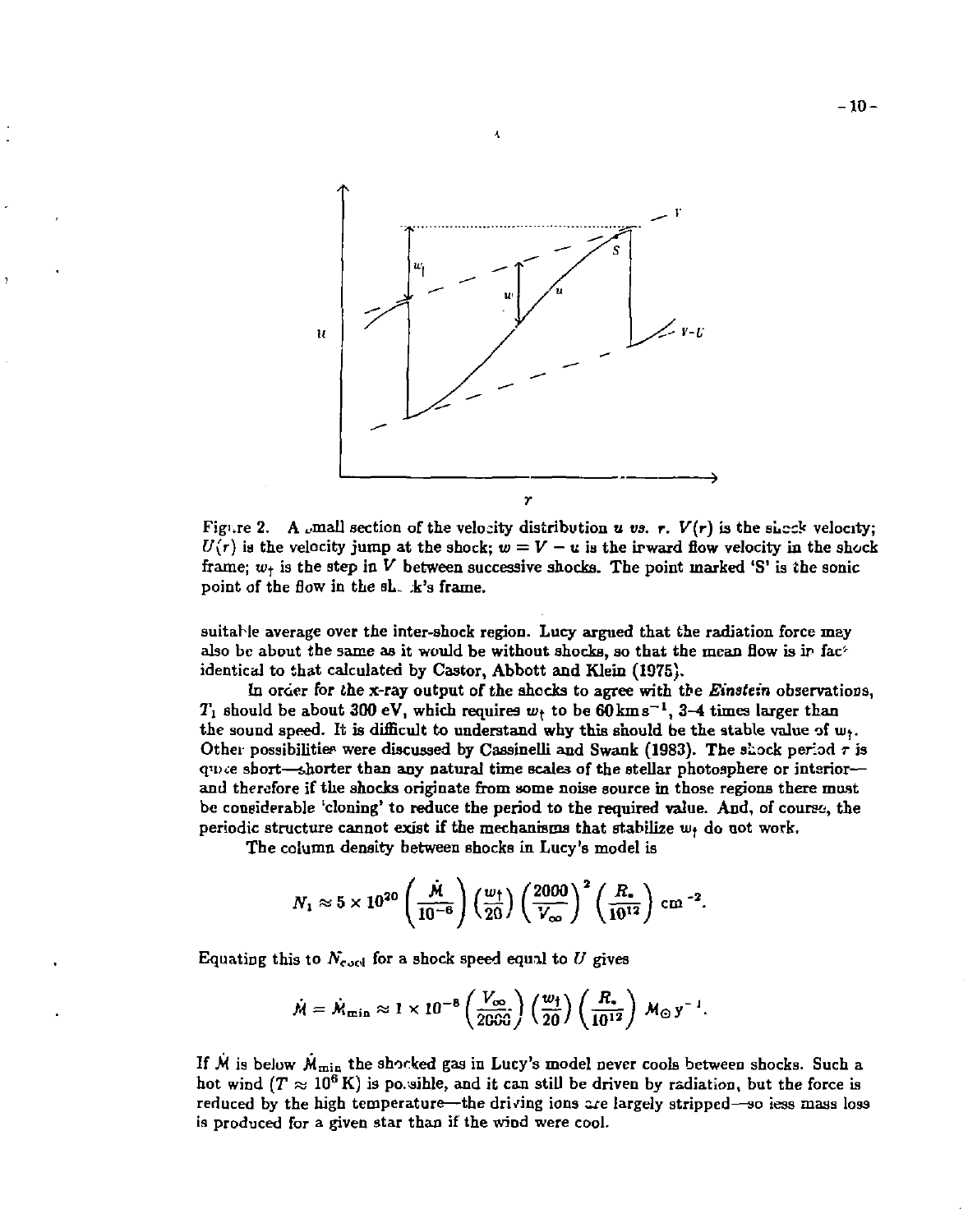#### 4.2. The Krolik and Raymond 'Shell' Model

In a recent paper, Krolik and Raymond (1985) have proposed a model of radiativelydriven shocks that has some different aspects from Lucy's. They consider a single shock (although there may be others some distance away), and treat in detail the ionization, recombination and cooling behind the shock, as described in §1.2. From the resulting structure of velocity, temperature and density of various ions, they calculate how much momentum is absorbed within the shock from the photospheric radiation field. The shock is considered to have a definite column thickness,  $N$ , which is an unknown of the problem. A simple dynamical model is then used to estimate how  $N$  and the shock velocity evolve with time.

This model is, in effect, one of a pancake-like shell of shocked gas that is confined in front by the ram pressure of the pre-shock material, and driven from the rear by a radiation pressure which is the momentum deposition calculated for the shock. This is basically an *episodic* rather than a *periodic* model. It is not unlike Lucy's model, but for two key differences: In the Krolik and Raymond model all the gas swept up by the shock remains confined in the shell, while in Lucy's model gas streams out the back of the shock to balance the gas entering at the front. Lucy's model also accounts in a more consistent way for the dynamics of the post-shock flow. The hydrodynamic boundary conditions at the back of the shell in the Krolik and Raymond model are unclear.

The numerical estimates obtained by Krolik and Raymond for the typical shock strength and x-ray emission are quite similar to the requirements of the *Einstein* data. Since the spacing of shocks is not constrained in this model, in contrast to Lucy's, the shock strength can become greater, giving the desired shock temperature.

Further work by Krolik and Raymond will account for the global dynamics of the  $\approx$  ind including such shells of shocked gas.

## *h* SUMMARY

The discussion I have given above of pulsation-driven shocks and radiation-driven shocks has raised and partially answered several of the interesting questions about shocks in OB stars:

- Are shocks formed by pulsation?
	- The answer is "yes" if the mass flux  $\rho u_{\mu}$  of the shock is  $\gg$  the radiativelydriven mass flux; otherwise the radiation force overwhelms pulsation as the cause of shocks. For the B star of §3.2 the answer is "yes" for  $P = 3$  h, and "no" for *P =* 12 h.
- Are the periodic shock dynamics unaffected by radiation pressure? "Yes", but only if the shock mass flux at the *adiabatic radius* is  $\gg$  the radiatively-driven mass flux. This limits the radiatively-driven  $\dot{M}$  to  $< 10^{-11}$   $M_{\odot}$  y<sup>-1</sup>.
- Is there pulsation-produced mass loss, without assistance from radiation? Only if the radiatively-driven  $\mathcal{M} \leq 10^{-12} \mathcal{M}_{\odot} \mathcal{y}^{-1}$ .
- Do radiatively-driven shocks have a sawtooth or a shell structure?
	- o If Lucy's shock cloning and eating mechanisms work: a sawtooth structure results, with or without pulsation.
	- o Without Lucy's mechanisms: shells result with pulsation, and no shocks res'lit without pulsation.